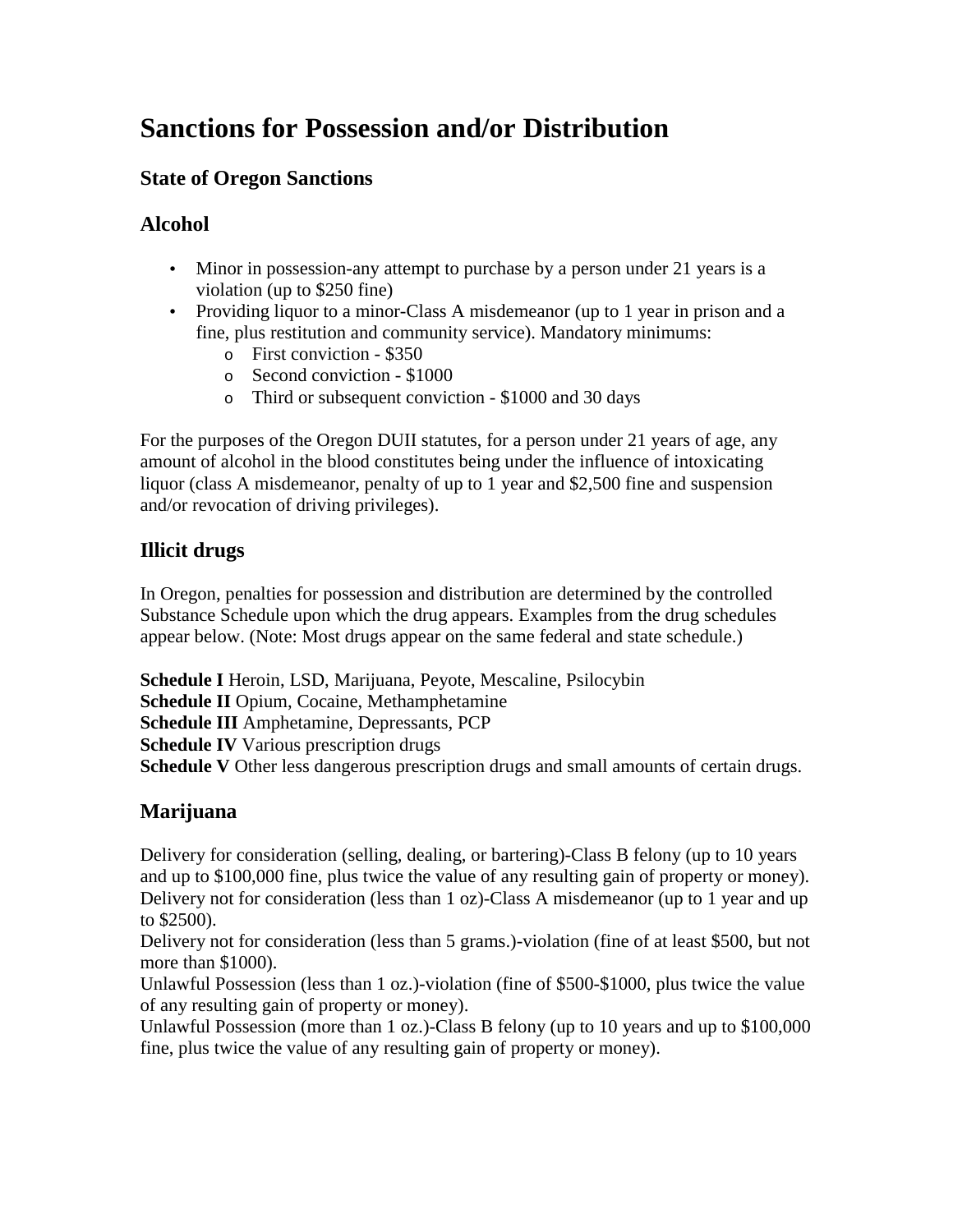#### **Schedule I Drugs**

Manufacture or distribution (except marijuana)-Class A felony (up to 20 years and up to \$100,000 fine, plus twice the value of any resulting gain of property or money). Unlawful Possession-Class B felony (up to 10 years and up to \$100,000 fine, plus twice the value of any resulting gain of property or money).

#### **Schedule II Drugs**

Manufacture or distribution-Class B felony (up to 10 years and up to \$100,000 fine, plus twice the value of any resulting gain of property or money).

Unlawful possession-Class C felony (up to 5 years and up to \$100,000 fine, plus twice the value of any resulting gain of property or money).

#### **Schedule III Drugs**

Manufacture or distribution-Class C felony (up to 5 years and up to \$100,000 fine, plus twice the value of any resulting gain of property or money).

Unlawful Possession-Class A misdemeanor (up to 1 year and up to \$2500 fine, plus twice the value of any resulting gain of property or money).

#### **Schedule IV Drugs**

Manufacture or distribution-Class B misdemeanor (up to 6 months and up to \$1000 fine, plus twice the value of any resulting gain of property or money).

Unlawful Possession-Class C misdemeanor (up to 30 days and up to \$500 fine, plus twice the value of any resulting gain of property or money).

#### **Schedule V Drugs**

Manufacture or distribution-Class C misdemeanor (30 days and up to \$500, plus twice the value of any resulting gain of property or money).

Unlawful Possession-violation (\$250 fine, plus twice the value of any resulting gain of property or money).

It is unlawful for a person to manufacture or deliver a schedule 1, 2, or 3 controlled substance within 1,000 feet of the real property comprising a public or private elementary, vocational or secondary school attended by minors (class A felony, penalty of up to 20 years and \$100,000 fine).

In addition, the court may order the defendant to pay the cost of prosecution, and the defendant's vehicle used in the crime may be forfeited to the state. Finally, the defendant may forfeit any property used in the crime to the county in which the crime occurred.

### **Federal Sanctions**

The federal system establishes sanctions for possession and distribution of controlled substances, based on the schedule of the drug and the amount involved. However, in addition, the statutory sanctions for possession and distribution are subject to the "Sentencing Guidelines for U.S. Courts." Imposition of the guidelines may lead to higher offense levels and, thus, stricter penalties than otherwise indicated. Courts must make adjustments in the offense level for victim-related considerations, defendant's role in the offense, multiple counts, obstruction and acceptance of responsibility. Finally, the